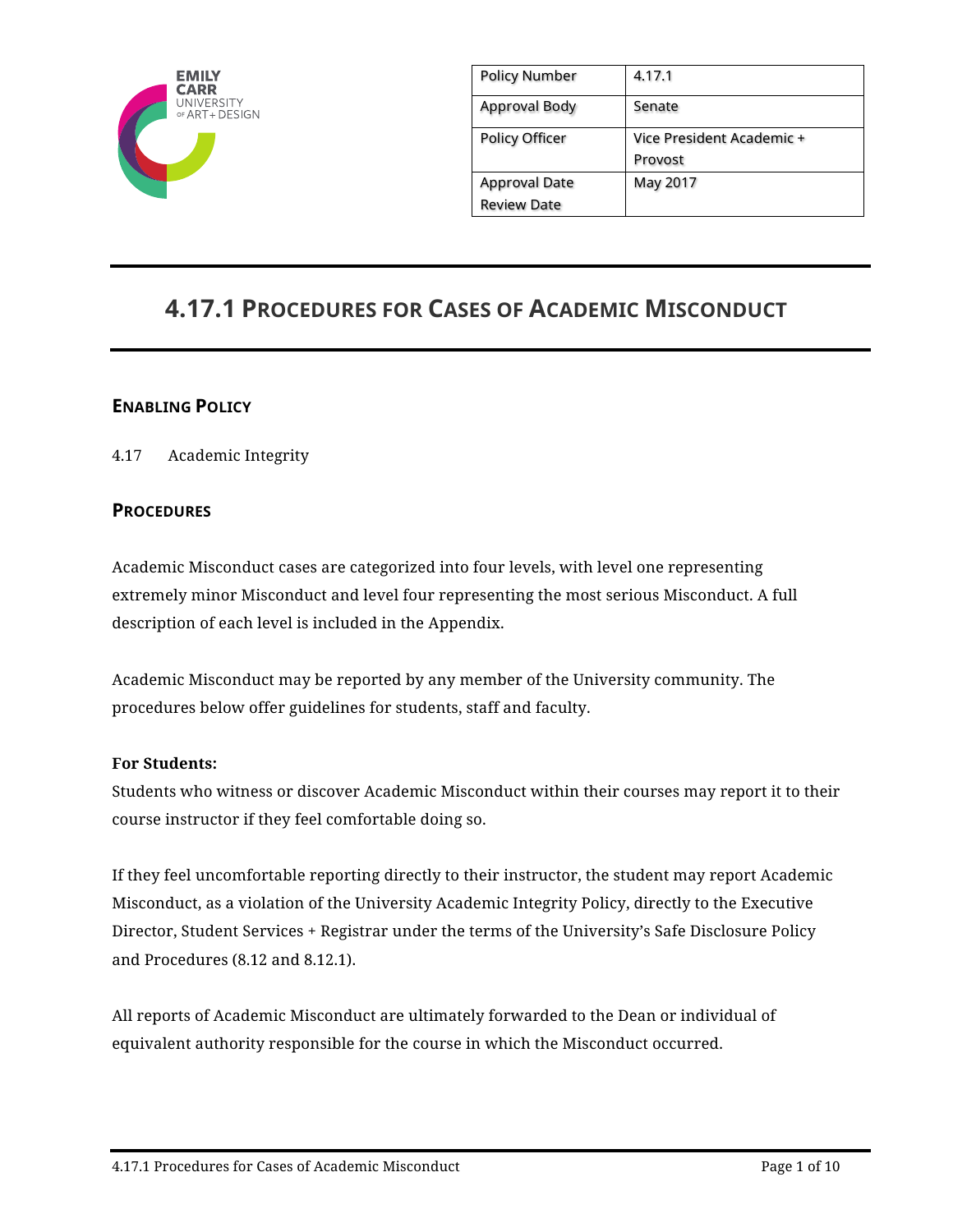# **For Staff:**

Any staff member who works with students in relation to course or program work may report Academic Misconduct if doing so would support students who are adversely affected by this Misconduct or if they feel it appropriate to support the principles of our learning community.

Staff members may report Academic Misconduct directly to course instructors, Deans or individuals of equivalent authority, or the Executive Director, Student Services + Registrar.

## **For Faculty:**

In determining whether a student's actions on course assignments constitute Academic Misconduct, faculty members may consider the following factors:

- a student's level of study: developing citation skills requires regular opportunities for practice over an extended period;
- a student's linguistic, cultural or contextual knowledge of North American concepts of ownership, intellectual property and citation practices;
- whether a student may have misapplied previously learned conventions for documenting sources in a new course or learning context;
- whether there has been a demonstrable misunderstanding of the requirements of an assignment;
- whether a lack of clear guidelines, instruction or resources directly contributed to the student's actions.

The presence of any of the above factors does not absolve students of responsibility for any Academic Misconduct, but these factors may influence an instructor to consider remedial learning activities as the preferred form of sanction.

## **Step 1:**

An instructor who encounters a case of suspected Academic Misconduct should first contact the student to arrange a meeting, the intent of which is clearly communicated to the student. This meeting is an extremely important step in ascertaining the intentions and/or culpability of a student.

> **Note**: in a test or examination situation, where an instructor has reason to believe that a student has committed Academic Misconduct, the instructor may take immediate steps, including but not limited to: the removal of unauthorized materials, the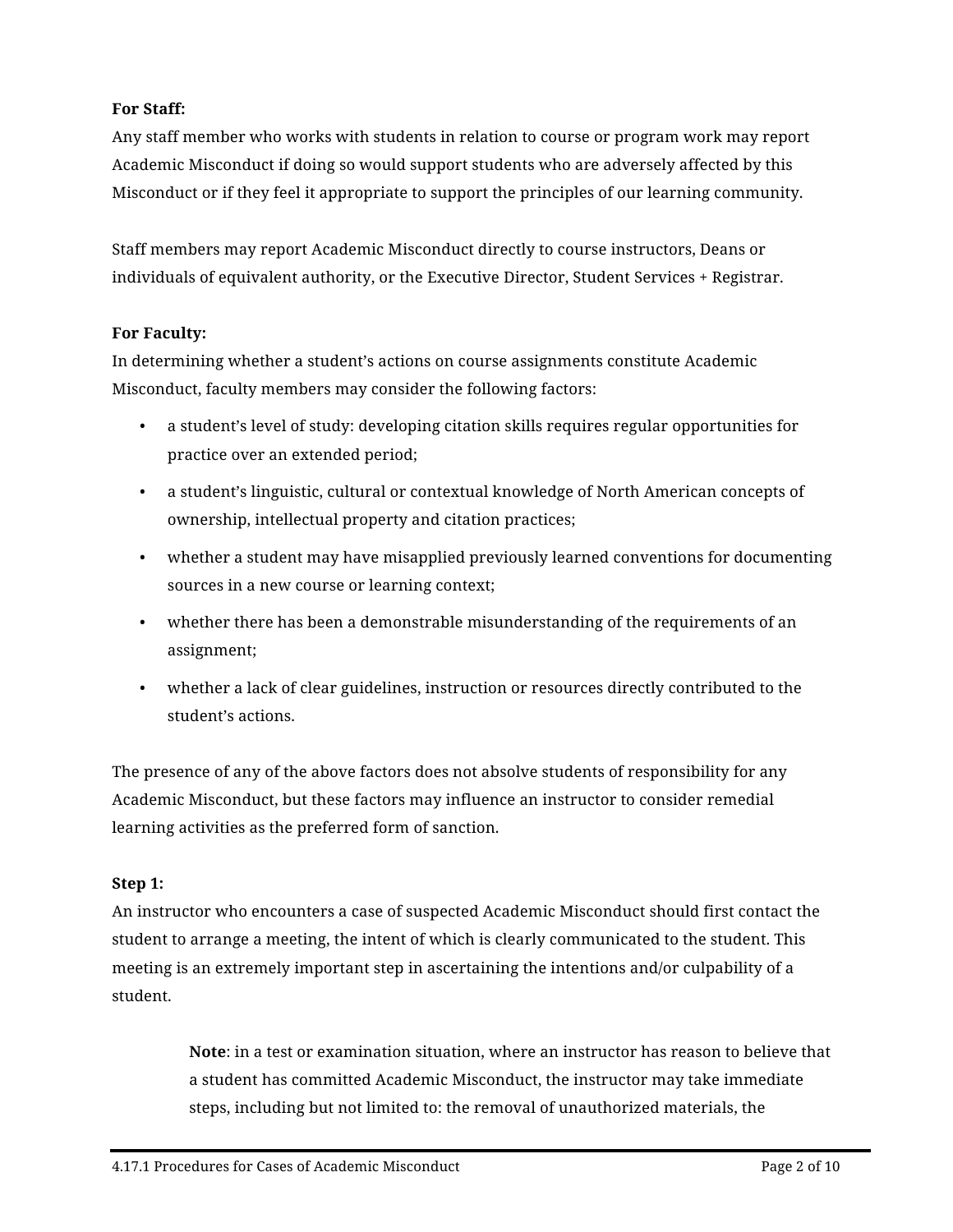recording of names of potential witnesses, asking the student to leave the exam situation, and the immediate reporting of the matter to the Dean or individual of equivalent authority of the Faculty responsible for the course. In any such situations, the matter will be immediately escalated to Step 4 below.

#### **Step 2:**

The instructor meets with the student (or communicates via email if a face-to-face meeting is not possible). At that meeting,

- the instructor may inquire about the student's research and creating process if it seems relevant to the case at hand;
- the instructor will explain the issue with the student's work and why they suspect Academic Misconduct;
- the instructor will permit the student to review any materials, and invite the student to respond;
- the instructor may inquire whether the student has received any warnings about Academic Misconduct in the past.

An instructor may request to have an Assistant Dean or Dean or individual of equivalent authority attend this meeting.

After this meeting, the instructor will determine one of three outcomes:

- i. The student has not committed Academic Misconduct, in which case no further action is required unless new evidence comes to light.
- ii. The student has committed minor Academic Misconduct (Level One or Two, see Appendix), in which case the instructor consults with the Dean or individual of equivalent authority of the Faculty responsible for this course and the Executive Director, Student Services + Registrar to find out whether the student has any previous warnings or sanctions for Academic Misconduct in their student file. If no, the instructor proceeds to Step 3. If yes, the instructor proceeds to Step 4.
- iii. The student has committed major Academic Misconduct (Level Three or Four, see Appendix), in which case the instructor proceeds to Step 4.

**Note**: If a student fails to respond to an invitation (after 7 days) or fails to appear at a scheduled meeting, please proceed directly to Step 4.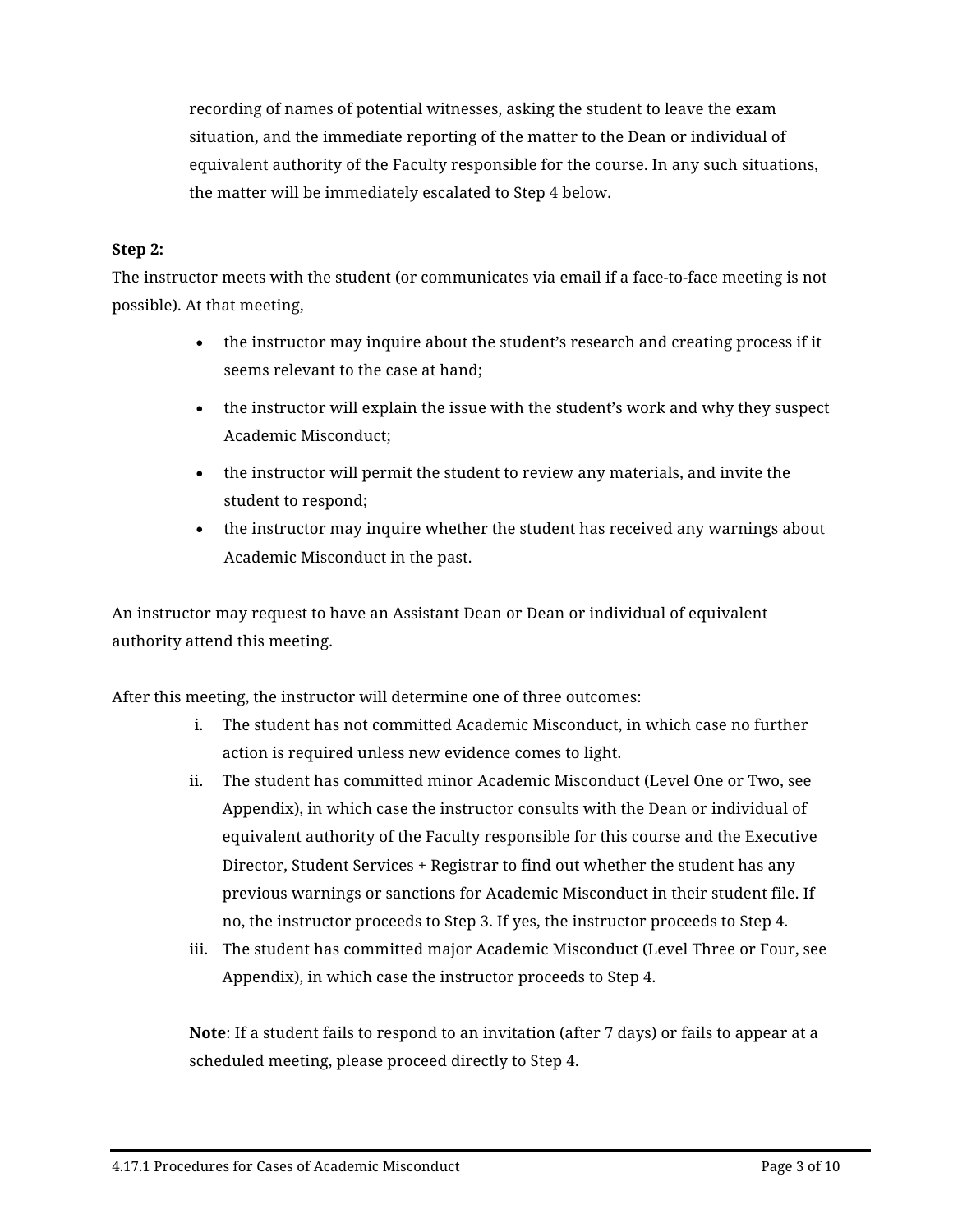## **Step 3:**

If a determination of minor Academic Misconduct is made (Level One or Two), the instructor will:

- determine the appropriate response to the Misconduct, including, if appropriate, any sanction(s) for the Misconduct (see Appendix);
- determine any remedial learning activities (referral to the Writing Centre, the Library, or an Academic Advisor);
- record the incident in the Progress Alert System as well as the student's file in the Registrar's office. This is intended to create a written record of the conversation between the instructor and student. It should include a description of the Misconduct, a summary of the conversation with the student, and the selected response to the Misconduct, including, if applicable, any sanctions.

If a selected sanction affects the student's grade on the assignment or in the course, a copy of the Progress Alert report and/or an email should also be sent to the Dean or individual of equivalent authority responsible for the course in case the student chooses to appeal the grade reduction.

## **Step 4:**

If a determination of major Academic Misconduct is made (Level Three or Four), the instructor will:

- send a full report of the incident with any supporting materials to the Dean or individual of equivalent authority responsible for the course;
- record the incident in the Progress Alert System as well as the student's file in the Registrar's office. This is intended to create a written record of the conversation between the instructor and student. It should include a description of the Misconduct, a summary of the conversation with the student, and the selected response to the Misconduct, including, if applicable, any sanctions.

#### **Step 5:**

Once a case has been escalated to the office of the Dean or individual of equivalent authority, they will:

> • arrange a meeting with the student and the instructor (if the instructor elects to be included);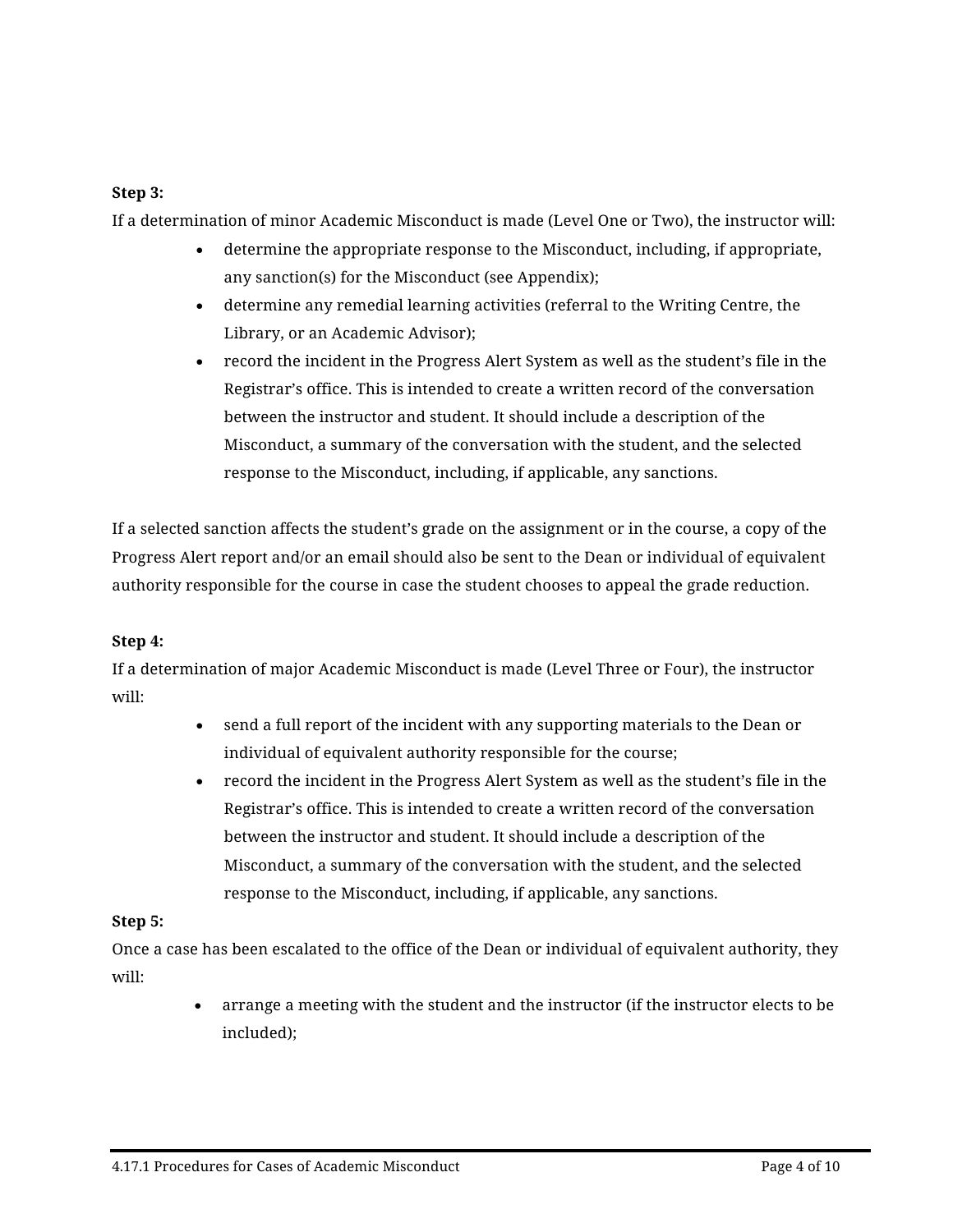• simultaneously communicate the nature of the allegation to the Executive Director, Student Services + Registrar so that the student is prevented from withdrawing from the course until a decision regarding the case has been reached;

At the meeting, the Dean may:

- review the procedures for dealing with allegations of plagiarism or cheating as outlined in the Academic Integrity Policy and Procedures for Cases of Academic Misconduct (4.17 and 4.17.1), including the student's right to appeal;
- explain the nature of the allegation and permit the student to review any materials used to support the allegation;
- outline the range of sanctions recommended in cases of Academic Misconduct, including the sanction(s) recommended by the instructor, if applicable, in the present case, should the allegation be upheld;
- provide the student with the opportunity to respond to the allegation and to the recommended sanction(s).

After this meeting, the Dean or individual of equivalent authority:

- may request any additional information, including interviewing witnesses and receiving written or oral submissions;
- will make a determination of whether Academic Misconduct has occurred and apply appropriate sanction(s);
- will report the outcome of the investigation to the student, the instructor and the Executive Director, Student Services + Registrar.

**Note**: if a student fails to respond to a meeting request with the Dean or individual of equivalent authority (within 7 days) or to appear at a meeting with the Dean or individual of equivalent authority, they may proceed with the investigation in the student's absence, including the imposition of sanction(s).

## **The Student's Right to Appeal**

Students have the right to appeal any determination of Academic Misconduct. Please refer to the Grade Appeal Policy (4.5) and Appeals to the Senate policy (2.3) for information on the appeals process.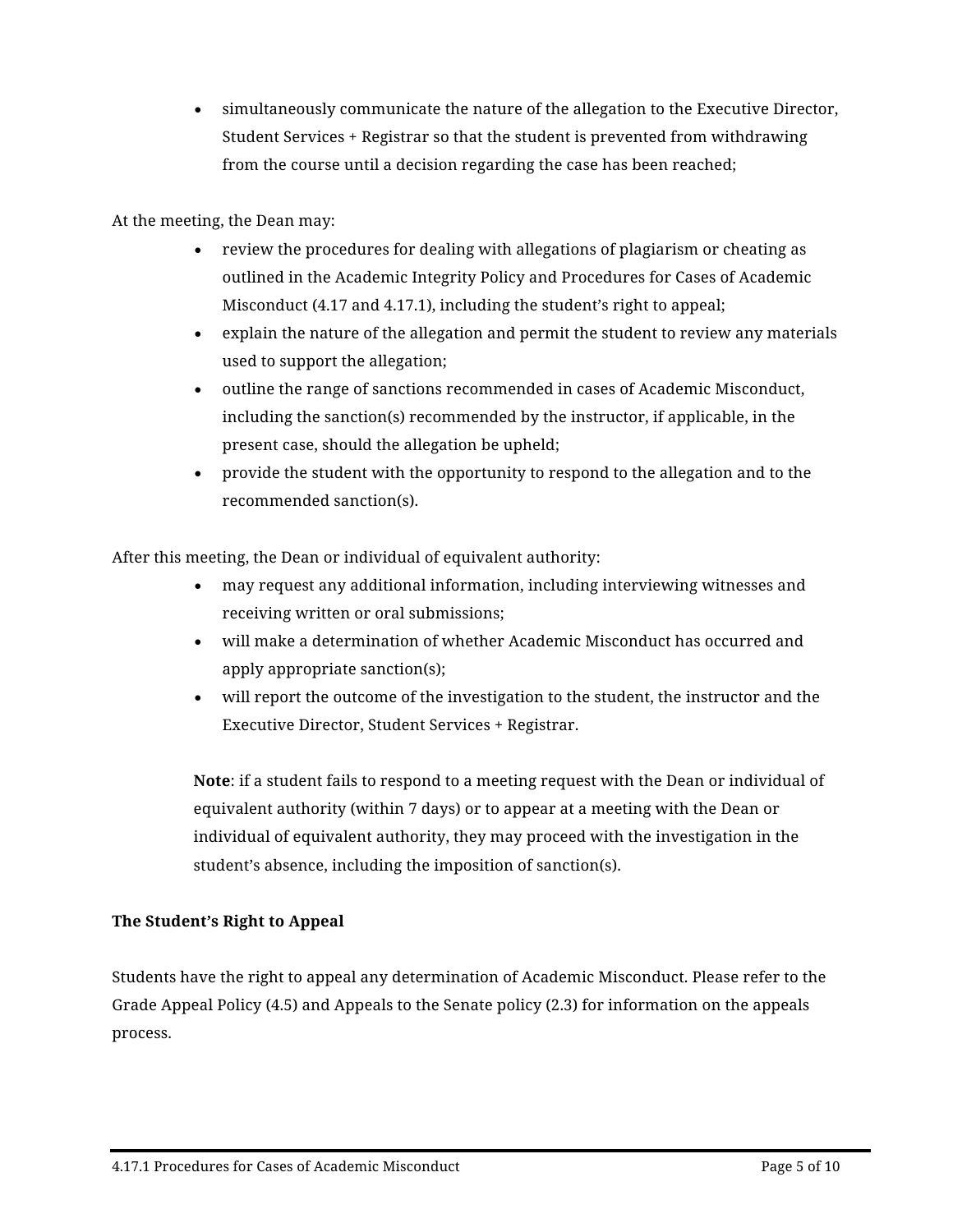## **Recording of Academic Misconduct**

Findings of Academic Misconduct will be recorded through the Progress Alert system, which is linked to the student's file in the Office of the Registrar. If an appeals process reverses a decision, a note detailing this reversal will be added to the student's file.

The mechanisms for recording violations will conform to the following principles:

- 1. All records are confidential. They will be made available to appropriate parties only when a given case of Academic Misconduct has been established or as otherwise required by law.
- 2. Every confirmed finding of Academic Misconduct, regardless of severity, will be recorded in the student's file. All relevant documentation pertaining to these instances of Academic Misconduct will also be maintained in the student's file.
- 3. The student's transcript shall reflect sanctions.

#### **Monitoring Cases of Academic Misconduct**

At least once per academic year, the Executive Director, Student Services + Registrar or designate shall gather data about Academic Misconduct cases—including the number, nature and level of Academic Misconduct cases recorded in student files during that year, as well as a summary of sanctions imposed—in a way that this information can be disseminated to the community as required.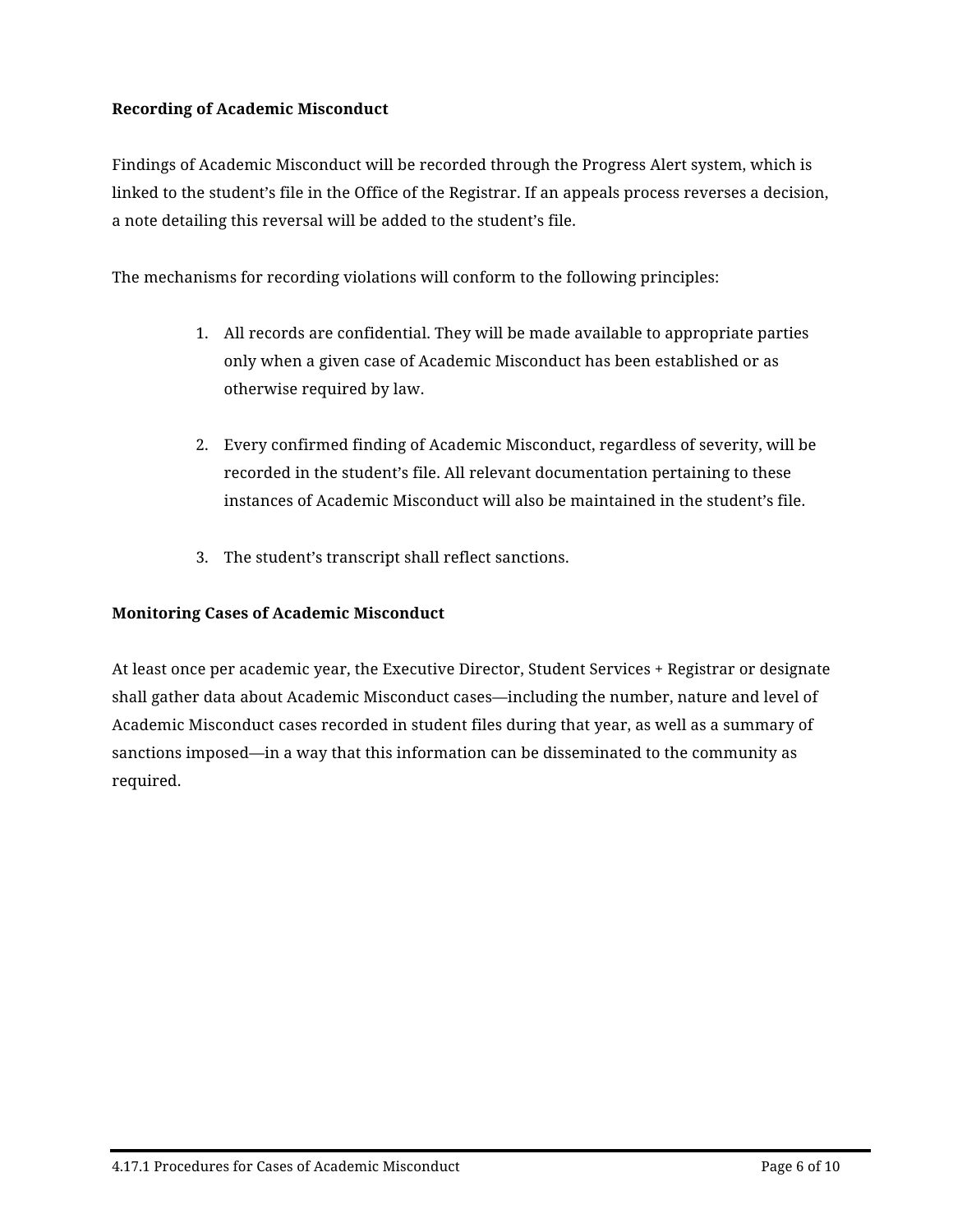# **APPENDIX**

## **Recommendations for Appropriate Sanctions for Different Levels of Academic Misconduct**

Academic Misconduct at Emily Carr University is classified into four levels according to severity or degree. For each level, we have included a list of possible Misconduct and appropriate sanctions. These lists are intended as suggestions only: final decisions about appropriate sanctions are the responsibility of the instructor and/or the Dean or individual of equivalent authority responsible for the course.

#### **Level One Academic Misconduct:**

Level One Academic Misconduct involves situations in which the Misconduct is not extensive, stems from a misunderstanding or incomplete understanding of research and citation practices, and/or occurs on a minor portion of an assignment.

Examples include:

- Failing to acknowledge working with another person on a studio project or other homework assignment.
- Asking another person (excluding Writing Centre tutors) to make substantial corrections or alterations to improve an assignment, without prior consent from the instructor.
- At the Foundation level, submitting material developed for another course without the prior consent of all instructors.
- Failing to cite or give proper acknowledgment to textual, visual or any other sources in an *extremely limited section* of an assignment. Examples of this might include:
	- a short quotation or paraphrase (no more than 1-2 sentences) without direct citation in the text;
	- misplacement of citation information, where sources are included in the Works Cited or References list but citations are not made appropriately in the text, or where citations are placed at the end of a paragraph rather than immediately following a direct quotation or paraphrase;
	- a single image without formal attribution.

One or more of these sanctions may be chosen for Level One Misconduct:

- Completion of an online module to learn about Academic Integrity, source use and citation.
- Revision and resubmission of the assignment, with or without a grade reduction.
- A make-up assignment on a relevant topic.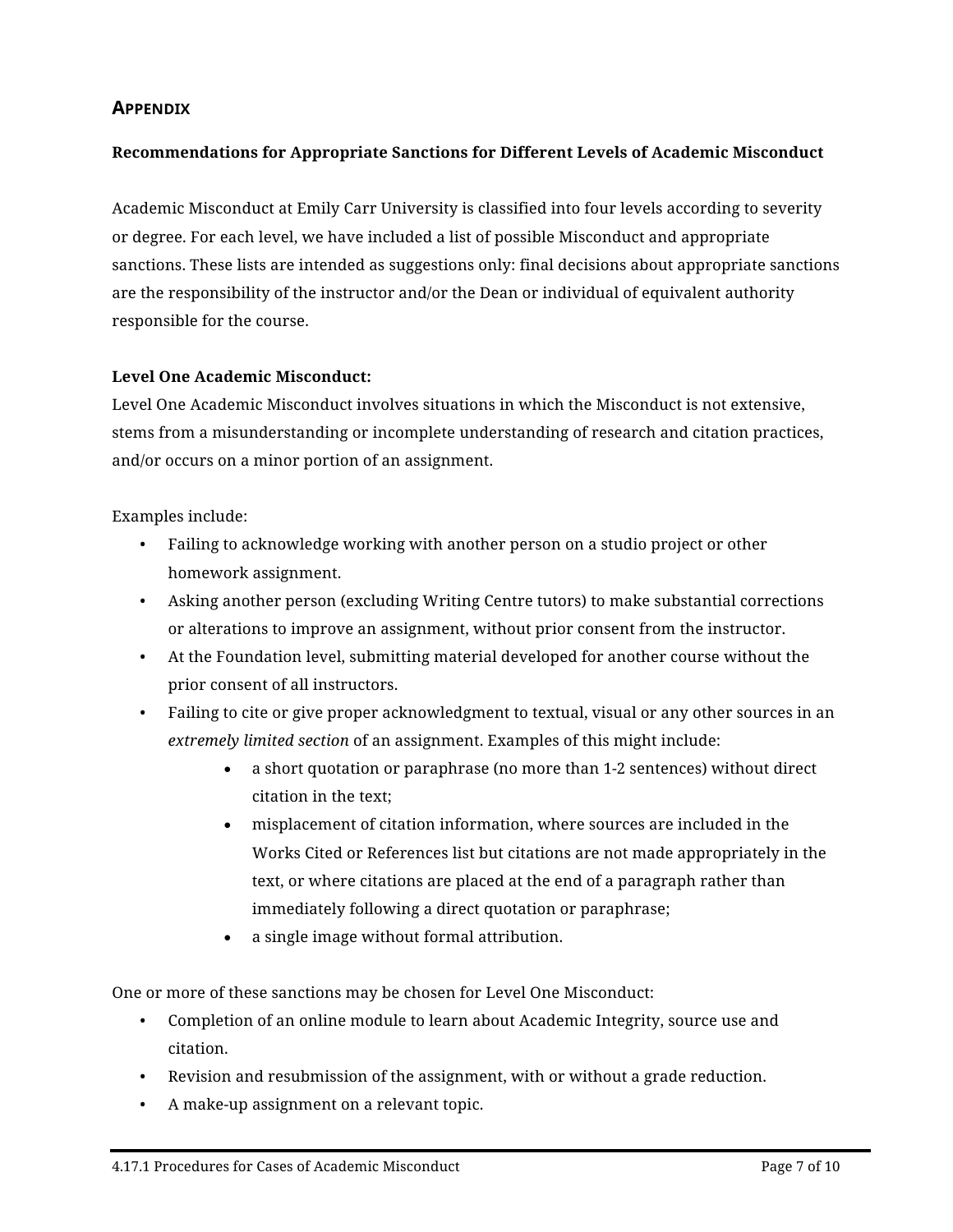• A reduction in the grade of the assignment.

All Level One Academic Misconduct cases should be reported through the Progress Alert system and recorded in the student's file. Any subsequent Academic Misconduct at this Level would be automatically escalated to Level Two.

## **Level Two Academic Misconduct:**

Level Two Academic Misconduct is characterized by dishonesty of a more serious nature or which affects a more significant aspect or portion of the course work.

Examples include:

- Committing Level One Misconduct for a second time.
- Copying directly or paraphrasing (to a substantial extent) without acknowledging the textual source immediately following the copy or paraphrase. An example here would be copying or paraphrasing a whole paragraph or multiple sentences of text with no direct citation (though the source may be included in the reference list.)
- Copying visual imagery, forms, designs, concepts or other artistic representations without acknowledging the source, unless explicitly authorized by the instructor or in the case of demonstrably intentional appropriation.
- Submitting the same work or major portions thereof to satisfy the requirements of more than one course without permission from the instructors of the courses, at the  $2<sup>nd</sup>$  year level or above.
- Receiving assistance from others, such as private tutors, editors, language translators (including translation software), researchers, technical art/design producers, computer programmers, fellow students, or other help that constitutes an essential element in the task, without acknowledging such assistance.
- Collaborating or seeking assistance on a take-home exam without explicit permission from the instructor.

The recommended sanctions for Level Two Academic Misconduct may include any or all of the following:

- Mandatory completion of an online module to learn about Academic Integrity, source use and citation.
- A significant reduction in the grade of the assignment.
- A grade of zero on the assignment.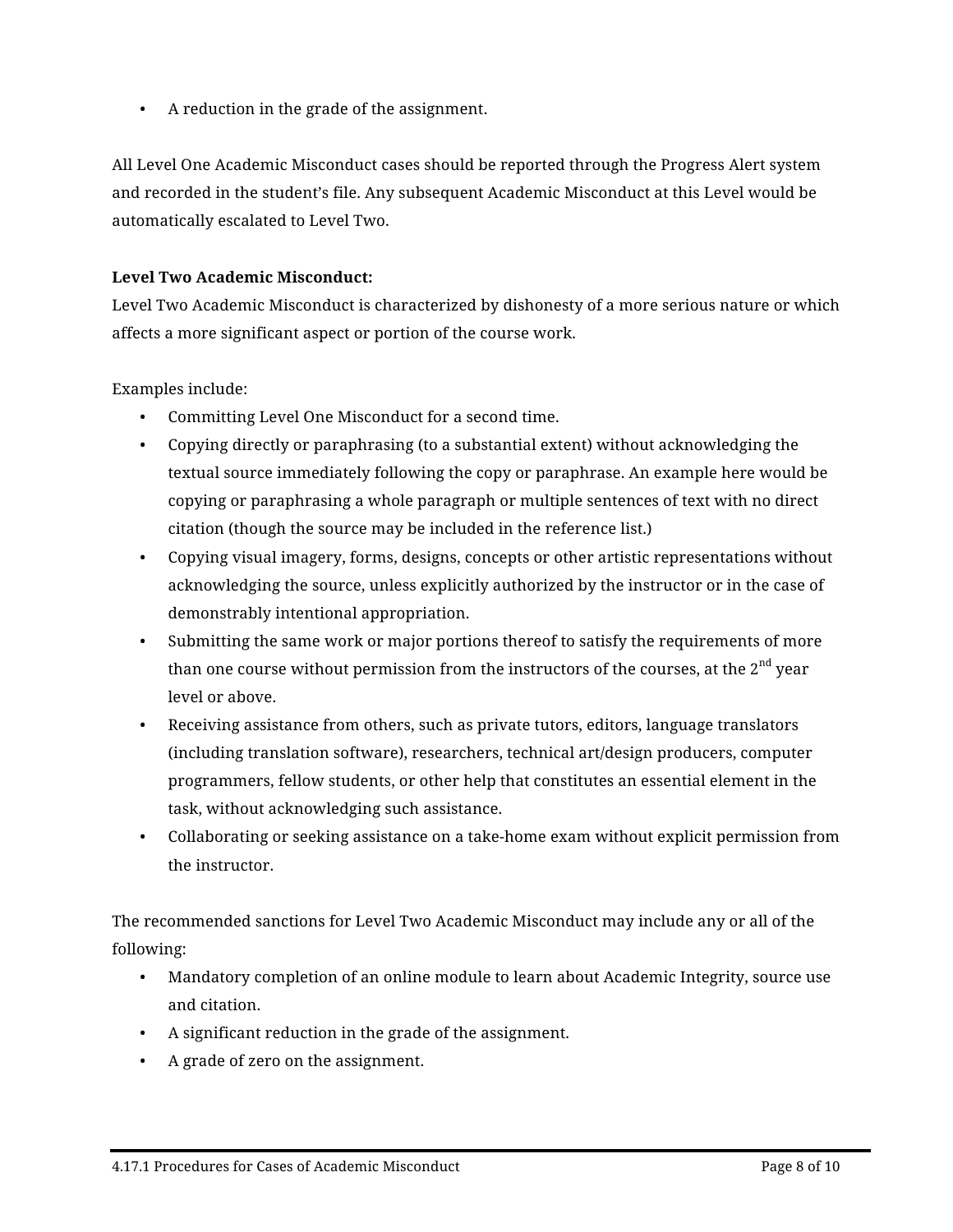• A grade of zero on the assignment and a consequent reduction in the final course grade equivalent to the value of the assignment.

All Level Two Academic Misconduct cases should be reported through the Progress Alert system and recorded in the student's file; the Dean or individual of equivalent authority responsible for the course should also be notified if the sanction results in a lowering of the student's course grade. Subsequent cases of Level Two Misconduct will be automatically escalated to Level Three.

# **Level Three Academic Misconduct:**

Level Three Academic Misconduct entails dishonesty that affects a major or essential portion of work done to meet course requirements and/or involves premeditation, or is preceded by one or more violations at Level Two.

Examples include:

- Plagiarizing major portions (more than 25%) of a written or visual assignment.
- Presenting the work of another as one's own.
- Using a purchased writing assignment, essay or other materials; this can include assignments developed using paid tutors where the contribution from the tutor cannot be distinguished from the student's work, particularly if this is the second violation of this type.
- Fabricating data or inventing or deliberately altering material (for example, citing sources that do not exist).
- Using unethical or improper means of acquiring data.
- Copying on examinations.
- Facilitating copying during an examination.
- Using prohibited materials, e.g., books, notes, calculators, or other electronic devices during an examination.
- Collaborating before an examination to develop methods of exchanging information during an examination and implementation thereof.
- Altering examinations for the purposes of re-grading.
- Acquiring and/or distributing an examination from unauthorized sources prior to the examination.

The normal sanction to be sought for all Level Three violations or repeated Level Two violations is a minimum of one semester suspension from the University and a failing grade for the course. After being alerted in writing by the instructor of the course, the Dean or individual of equivalent